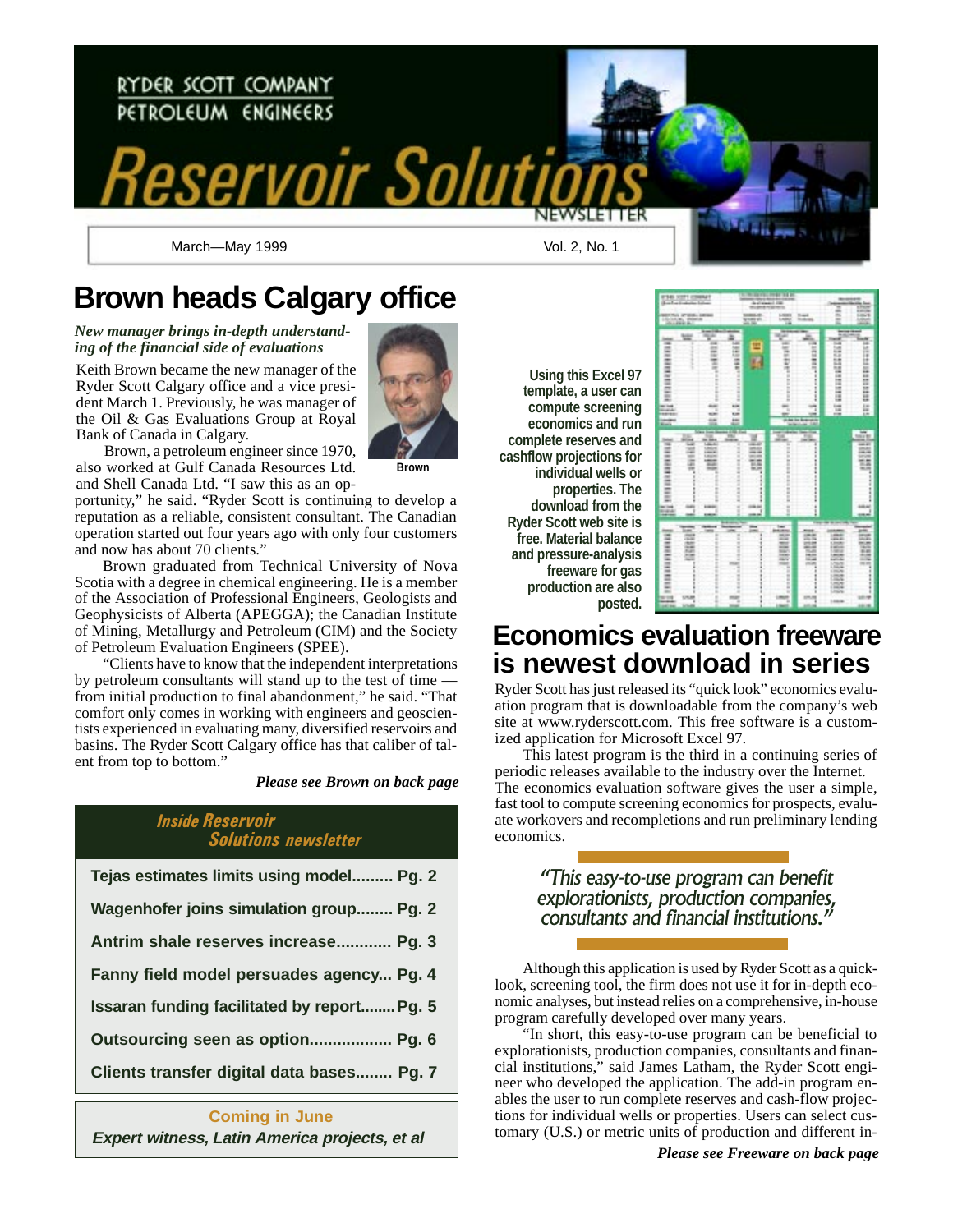# **Tejas estimates limits of gas withdrawal using model**

#### *Ryder Scott model ensures gas availability for futures contracts* every day in meeting rooms of the ability for futures contracts

When the price of gas suddenly soars, the conference room at Tejas Energy LLC turns into a "war room." It's the "reps vs. the techs" — two groups on the same team in a tug-of-war.

A marketer, eager to cash in on a gasprice spike, says he wants to open up wells all the way to quickly withdraw gas from underground storage so he can sell on the spot market.

Bill Peebles, director of reservoir engineering, says, "If we open 'em up too hard, we may damage the gravel packs."

The marketer counters, "We'd make so much money that we can afford to break 'em and fix 'em."

Peebles abruptly says, "Put it in writing."

In a deregulated industry, gas-storage facilities have evolved from pipelineoperations tools to marketing tools. Against this backdrop, the marketing-vs. engineering balancing act is played out

#### **Publisher's Statement**

*Reservoir Solutions* newsletter is published quarterly by Ryder Scott Company Petroleum Engineers. Established in 1937, Ryder Scott is one of the largest, oldest and most respected reservoir-evaluation consulting firms in the petroleum industry. The firm performs more than 1,000 consulting studies a year. Ryder Scott has issued reports on more than 200,000 wells or producing entities in North America. The firm has also evaluated hundreds of international oil and gas properties involving thousands of wells. Ryder Scott multidisciplinary studies incorporate geophysics, petrophysics, geology, petroleum engineering, reservoir simulation and economics. With 115 employees, including 64 engineers and geoscientists, Ryder Scott has the capability to complete the largest, most complex reservoirevaluation projects in a timely manner.

#### **Board of Directors**

Raymond V. Cruce Chairman and CEO Ronald Harrell President Don P. Roesle Exec. V. President Harry J. Gaston President Emeritus

Sr. Vice Presidents: Ralph H. Fellows Joe P. Allen John R. Warner John E. Hodgin Kent A. Williamson

Reservoir Solutions Editor: Mike Wysatta Business Development Manager

Ryder Scott Company 1100 Louisiana, Suite 3800 Houston, Texas 77002-5218 Phone: 713-651-9191; Fax: 713-651-0849 Denver, Colorado; Phone: 303-623-9147 Calgary, AB, Canada; Phone: 403-262-2799 E-mail: info@RyderScott.com Web site: www.ryderscott.com

companies that own some 400 underground storage sites across 27 states in the U.S. The two sides recognize the validity of each other's arguments.

"It's true what our marketer said. We could have made enough profits on the contract purchase to more than cover the cost of fixing a gravel pack, which costs between \$300,000 to \$400,000," said Peebles. "Our management is well aware that we have to strike while the iron is hot and take our chances."

For Peebles, a one-person reservoirengineering department assisting in operations management at the West Clear Lake gas storage facilities, his moderating influence is embodied in the Ryder Scott field model. "By referring to the model, we estimate the upper limits for withdrawal rates without causing well failures," he said, referring to built-in well controls that prevent excessive drawdown.

The two-phase, black-oil model is also an ally of the marketing representatives because it serves as a reservoir management tool by forecasting expected gas-delivery and -injection rates during cycling. The reps follow the production decline-curve and make sure they withdraw initial deliveries at a rate below the curve to ensure that they have enough capacity to meet their future end-of-themonth contractual obligations.

"The model gives us the confidence in production to allow us to get closer to the curve and sell as much as possible," said Steve Lichty, who handles business development at Tejas. "We have to meet delivery dates on (price) hedges and if we didn't have the gas, we would suffer multi-million-dollar losses." He added that the model also enables the reps to understand what hedges they can commit to in the future.

Ryder Scott first performed numerical simulation on the depleted gas reservoir turned storage facility in 1993 to assist in evaluating the property before Tejas acquired it from Exxon Corp. West Clear Lake, near the Houston ship channel, is one of the largest gas-storage reservoirs in Texas.

"Exxon operated it to accommodate swings in the pipeline system. We now use the facility to store working gas to sell to our Houston ship channel customers and to expanded markets through the interstate pipelines," said Peebles.

This is not just the classic case of an independent buying a domestic property from a major and operating it more profitably and efficiently. Under deregulation, Tejas and other interstate pipeline companies are operating their storage facilities as business centers rather than

*Please see continuation on next page*

### **Wagenhofer joins growing simulation group**



Wagenhofer joined Ryder Scott in January as a petroleum engineer in the reservoir simulation group. Previously, he worked at Arco E&P Technology in

Thomas

**Wagenhofer**

Plano, TX, where he provided reservoirengineering and simulation support to Arco's North and South America operations by conducting screening and long-term reservoir studies.

Wagenhofer's expertise includes waterflood development and optimization studies, deepwater Gulf of Mexico recovery mechanisms and modeling, immiscible CO2 flooding, surveillance and optimization of double displacement processes and classic reservoir performance analyses. Wagenhofer, an Englishspeaking native of Austria, is fluent in German and conversant in French and Italian.

He earned M.S. and B.S. degrees in petroleum engineering at the University of Texas and University of Alaska at Fairbanks, respectively.

Ryder Scott formed a reservoirmodeling group last year headed by Dean Rietz, vice president. The firm has performed modeling since the 1970s, however the reorganization and latest increases in personnel will enable Ryder Scott to handle a growing demand for simulation services.

With the addition of Wagenhofer, the reservoir simulation group has four engineers, one technician and access to three other Ryder Scott engineers outside the group with extensive modeling experience.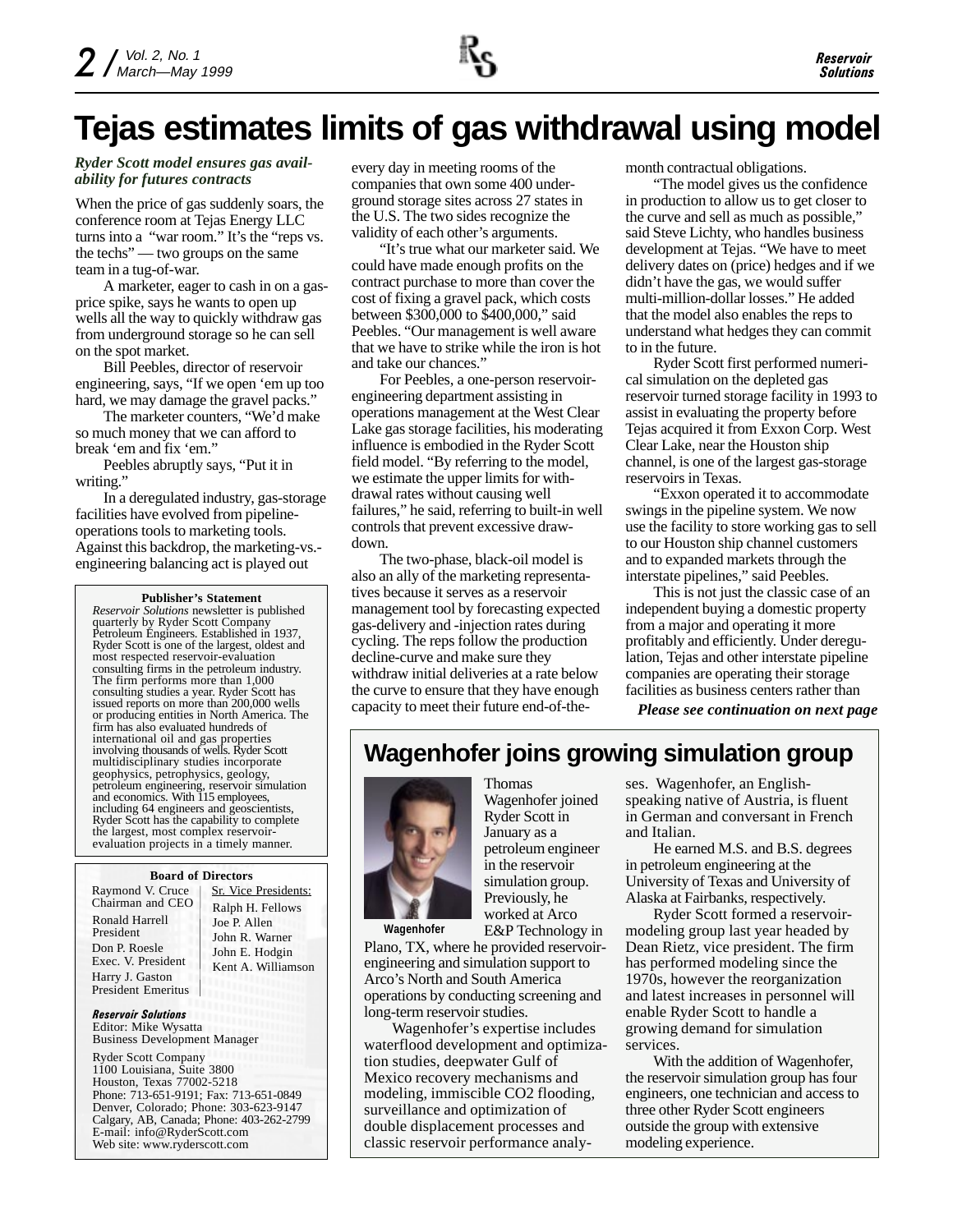

**The model shows well sites and gas saturations, with the lowest saturations indicated in blue and green, which are areas of aquifer invasion. The complex reservoir is not amenable to a conventional evaluation due to the aquifer.**

transportation hubs.

As a result, great demands are placed on the technical staff to quickly anticipate maximum efficient rates for the wells in a commodity business that changes day to day. "There's a large incentive to increase deliverability to meet instantaneous swings in demand. We may be injecting gas one day and withdrawing the next," said Peebles.

The complicated reservoir is not amenable to conventional evaluation methods, such as a P/Z material-balance analysis, because an active aquifer invades varying levels of the anticline Frio sand and acts as a lower boundary with the shale cap rock acting as a sealing boundary. So Ryder Scott engineer Tina Obut performed a history match of the reservoir-pressure behavior and water-level movement during depletion and cycling to incorporate in predictive simulation runs.

"Predicting when the wells would 'water out' was the most difficult challenge," she said. Ryder Scott engineer Tim Torres performed nodal analysis to evaluate the benefits of gravel-pack and frac-pack technologies on well deliverabilities. Tejas refers

to the analysis estimates to maximize each well's deliverability without causing excessive completion pressure drawdown and gravel-pack failure.

The frac-packs limited completion pressure drops and enabled well deliverabilities of more than 100 MMcf/D of gas. "The frac-packs have allowed us to produce at safe, yet high rates, allow gas to move more efficiently and keep the fractures open while controlling the sand," Peebles said.

Additional nodal analysis was used to evaluate bottlenecks in well-tubing strings, chokes and surface flow lines. Then the historical performance and nodal analysis were incorporated into the model.

Ryder Scott continues to update the model with additional data so that it becomes an even more accurate tool to evaluate the various strategies of maximizing deliverability and injectivity while minimizing pad or cushion gas volume through well recompletions, infill drilling and debottlenecking of wellbore and surface facilities.

Since initiation of the project more than five years ago, individual well deliverabilities have increased from 30 to 40 MMcf/D to 100 MMcf/D. Ryder Scott also modeled the addition of compression facilities that have increased available gas and operational flexibility.

"We can now withdraw 780 MMcf/D of gas, which is the maximum that our dehydration facilities can handle," said Peebles. "We analyze the addition of wells and surface facilities by referring to the model. Expansion is a continuous process."

Although there has been no recent period of sustained withdrawal to check the accuracy of the model, three years ago, Tejas did withdraw enough over a time period to compare the real deliverability curve and predicted one and Peebles remarked that they matched. "Following the model, we've had no well failures either, so it's worked," he said.

Last year, Ryder Scott assigned another engineer, Miles Palke, to assist Obut in refining the model on a continuous basis. "I'm very happy with the work of Miles and Tina. When we've needed quick work for what-if scenarios, they've been very responsive and timely. Both of them can run the model, so if one is busy with another project, the other one takes over."

# **As technology improves, Antrim reserves increase**

During this decade, northern Michigan's Antrim shale-gas area has evolved from a marginal resource considered attractive as a tax shelter to a bona-fide revenue-generating shallow-gas play. "We don't need to factor in tax credits when we estimate reserves there under an economic-limits basis," said Pat McInturff, a Ryder Scott engineer who specializes in evaluating the Antrim shale. "Most of the wells in the areas being developed today pay out nicely on their own."

Each year, production improvements have been achieved through new, cost-saving field applications. In the past four years, operators have substantially increased production from the shallow, black Devonian shale as the number of active wells jumped from 3,734 to 6,175. By September 1998, estimated cumulative production had reached more than 1 Tcf of gas. Over the past six years, Ryder Scott has evaluated all 405 units that produce an average of 531 MMcf/D of gas.



**A CMS Nomeco gas well is drilled in an Antrim shale property acquired from Terra Energy. CMS, a Ryder Scott client, pioneered production methods with the Gas Research Institute and is the largest**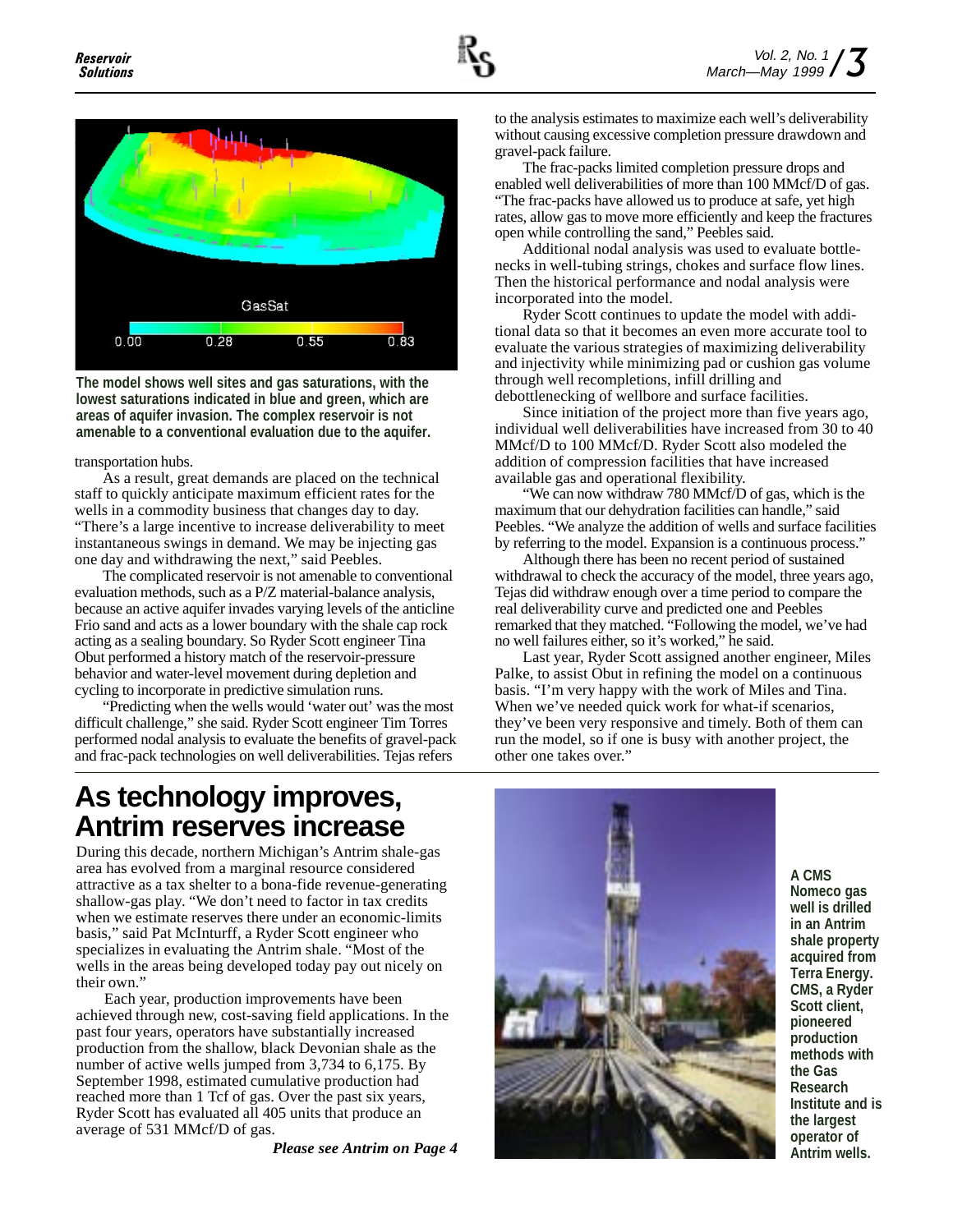

## **Fanny field model used to ask for more pipeline allowables**

A Ryder Scott simulation of the Fanny field in Ecuador not only helped operator City Investing Co. understand reservoir behavior but presentation of the model was instrumental in persuading the government to increase pipeline allowables. "Based on the wells proposed in the simulation and supported by seismic maps, the model helped persuade the regulatory agency in Ecuador to increase allowables," said Rene Mensias, the City Investing engineer who works with the model.

The Ecuadorian National Hydrocarbons Directorate increased allocation in the Trans-Ecuadorian (SOTE) pipeline from 19,000 BOPD to 25,000 BOPD during the last six months of 1998. The new allowables permit added production from five wells drilled from the Fanny 20 pad during the first half of 1998.

City Investing asked for the increase after completing construction of the 130,000-B/D main production facility (MPF) last November. In addition, City, as well as the other private operators in Ecuador, was awaiting the latest allowable revision from the government expected in February.

The capacities of the MPF were based on predicted production rates. "Since the model can predict the future behavior of the wells, water-disposal wells included, the production facilities were constructed partly on the basis of model results," said Mensias. "The model helped us redefine the production facilities based on proposed wells and allowables and the corresponding production forecasts."

He added that the use of the model and subsequent internal refinement helped City Investing understand that the Fanny Field is a complicated combination of faults and

#### *Antrim—Cont. from Page 3*

Although the first Antrim shale gas production was reported in 1940, it wasn't until the 1980s that activity increased as the low cost of shallow drilling and the characteristic flat production declines attracted producers to the highly fractured trend. Drilling permits increased from 9 in 1983 to 1,200 in 1989. A year later, Washington established the Section 29 federal tax credit for unconventional fuels and Antrim operators ramped up operations.

The tax credit is now worth \$1.02/Mcf of produced gas or \$37,200 annually for a well producing 100 Mcf/D. However, operators have learned new ways to profitably produce gas from the shale without the aid of tax breaks. In large part, they owe thanks to the Gas Research Institute, which has played a pivotal role in helping operators develop and implement new technologies.

Those applications include improved completion, stimulation, and production practices; development and application of a reservoir predictive model and optimization of fracture-treatment design. As far back as 1994, a study by GRI showed a threefold increase in net present values when using these improved technologies.

The most effective artificial-lift methods are plunger lift, progressive-cavity pumps or beam-pumping units. These techniques are more efficient at maintaining low fluid levels and increasing drawdown to maximize production.

As a direct result of GRI's work in improving logacquisition applications, Ryder Scott and Antrim operators now estimate gas content from density logs. "GRI research



**H&P rig 23 drills the Dorine-1 discovery well in City Block. Presentation of a Ryder Scott model helped persuade the government of Ecuador to grant new allowables for** *Please see continuation on next page* **production from five wells drilled and completed last year.**

resulted in bulk-density-to-gas-content correlations based on core analysis. We now use those analogs in our gas-in-place calculations," said McInturff.

He cautions, however, that even though the bulk density may be favorable, the pay zone must contain natural fractures to be commercially viable because of the low matrix permeability of the shale. Those permeable paths may be detected as close as a few inches apart using fractureidentification logs.

McInturff uses volumetric calculations as a startingpoint upper limit for estimating the recoverable volumes from the gas in place. Analogies in the Antrim shale for complete production histories do not exist.

"The oldest producing project is 30 years old, but monthly volumes recorded before 1990 are not readily available to the public," said McInturff.

Even with all the technology improvements, "the tax credits are still a big part of the value," said McInturff, who analyzes the economics of Antrim projects using the Ryder Scott in-house cash-flow program. In addition, the tax credits have spurred a natural-gas rush to Michigan where more than 4,500 wells qualifying for the credit have been drilled in the Antrim shale play.

Now 65 percent of the state's gas production comes from shale wells. Also, the credit has encouraged new E&P methods that have brightened the gas-supply prospects for the United States. When the tax credits expire at the end of 2002, the purposes for which they were established will have been well served.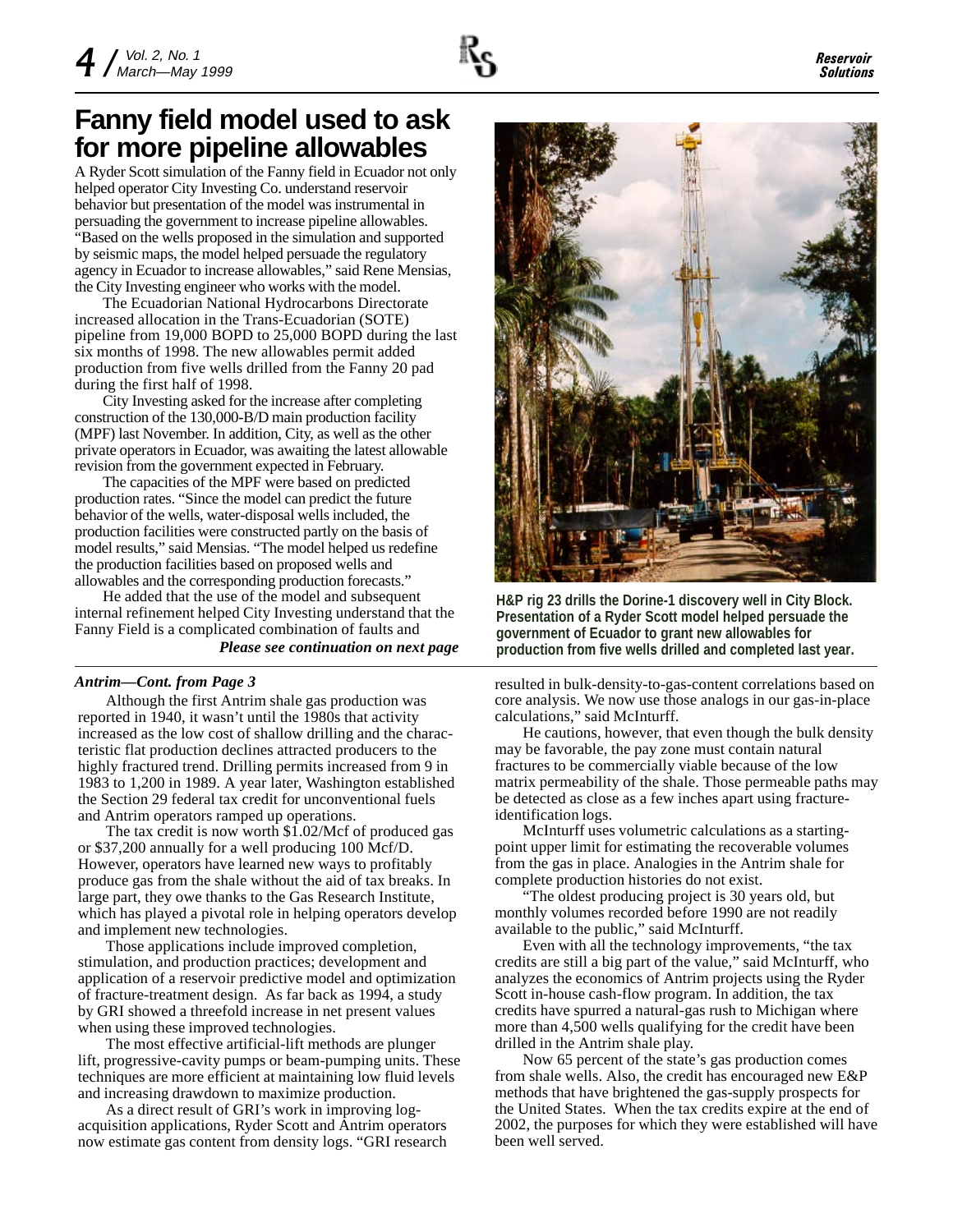facies affected by strong aquifer action. The structural architecture of the field plays a significant role in the movement of water during depletion.

The series of structurally low channels, created by the succession of anticlines and synclines and by differential compaction, provides avenues for water advancement, said Herman Acuña, the Ryder Scott engineer who constructed the model. The model demonstrated to all parties that water production was caused by the inherent reservoir characteristics typical of a highly permeable sandstone reservoir with a strong edge aquifer drive and not by existing field-operating practices.

But more importantly, the model addressed regulatory concerns that higher initial production might lower sweep efficiencies, decrease ultimate recoveries and revenues and ultimately reduce government royalties. That scenario would have supported the continuance of restricted allowables.

"Using the active drilling case as the reference point, the model showed that oil recovery would be slightly improved by producing wells at high initial rates," said Acuña. He conducted sensitivity runs of the 3D, black-oil model under various development schemes.

"We demonstrated to the authorities that we could have easily lost around 25 million to 30 million barrels of oil by the end of the contract, if we would have been forced to produce under the reduced allowables," said Mensias. "The modeling report's conclusion that the optimization of reserve recovery could be achieved through high production rates aided us in convincing the government authorities to let us use highcapacity pumps and to increase our allowables."

City Investing also used the model to analyze recoveries of

## **Issaran cap funding facilitated by Ryder Scott reserve report**

A Ryder Scott Calgary team experienced in evaluating western Canadian heavy-oil projects studied the Issaran heavy-oil field in Egypt and issued an independent report last year that served various purposes for operator Scimitar Production Egypt Ltd.

"The Ryder Scott study was critical. It assisted in determining capital requirements to undertake major expenditures for the project. The report also provided the credibility needed for what is considered a simple exploitation project in western Canadian terms of reference," said Peter Lubey, director of exploitation engineering at Scimitar Hydrocarbons Corp., the parent company of the operator.

The historical producing characteristics of the dolomite heavy-oil reservoir do not appear to be all that different from the sandstone heavy-oil reservoirs of western Canada.

Establishing Western Canadian analogs to the field was difficult because Issaran has higher reservoir temperatures, lower viscosity oil and thicker net pay zones at relatively shallow depths with slightly lower porosity and water saturations. The main distinguishing feature of the reservoir, though, is the heavy-oil deposits that exist in three carbonate zones, the Upper and Lower Dolomite and Nukhul.

different offset-well spacings. The operator recently drilled a second horizontal well based on geophysical analysis of 3D seismic while using the main reservoir parameters from the model.

"In addition, the model predicts the behavior of disposal wells and how they affect the final recovery of offset wells. We have seen different recoveries from the wells offsetting the disposal wells," said Mensias.

Ryder Scott carefully integrated core, PVT data, saturation tables, historical data and aquifer characteristics in the construction and calibration of the model. As a result from the start, the predicted performance agreed closely with actual performance.

However, the difference grew to 9 percent, because the model is geared to natural production decline whereas SOTE pipeline constraints have forced City Investing, a subsidiary of Canadian company Pacalta Resource Ltd., to curtail production, said Mensias. Transport bottlenecks are common in Ecuador.

Ryder Scott designed the model to be flexible so Mensias could update it to account for the effects of planned drilling. "The model very easily handles updates for more wells, core data and production history," he said.

Acuña and Ryder Scott geologist George Dames spent a week at Ryder Scott offices with Mensias to review how the reservoir model was built and what parameters were used in the geological model.

"The session greatly increased his ability to assimilate and understand the reservoir," said Bruce Harwell, manger of exploitation for City Investing. Now Mensias is revising the model himself as new core analysis and production histories become available.

"The historical producing characteristics of the dolomite heavy-oil reservoir do not appear to be all that different from the sandstone heavy-oil reservoirs of western Canada," said Doug Meiklejohn, the Ryder Scott engineer who evaluated Issaran. "However, the Nukhul's production profile appears to be characteristic of a light-oil, active water-drive reservoir.'

Ryder Scott's geological analysis involved analyzing digital log data and core descriptions from nine existing wells to prepare structure and net pay maps for the Issaran structure, a general north-south trend controlled by five fault

#### *Please see Issaran on next page*



**Scimitar and Egyptian field personnel discuss recovery operations at this well site in the Issaran heavy-oil field.**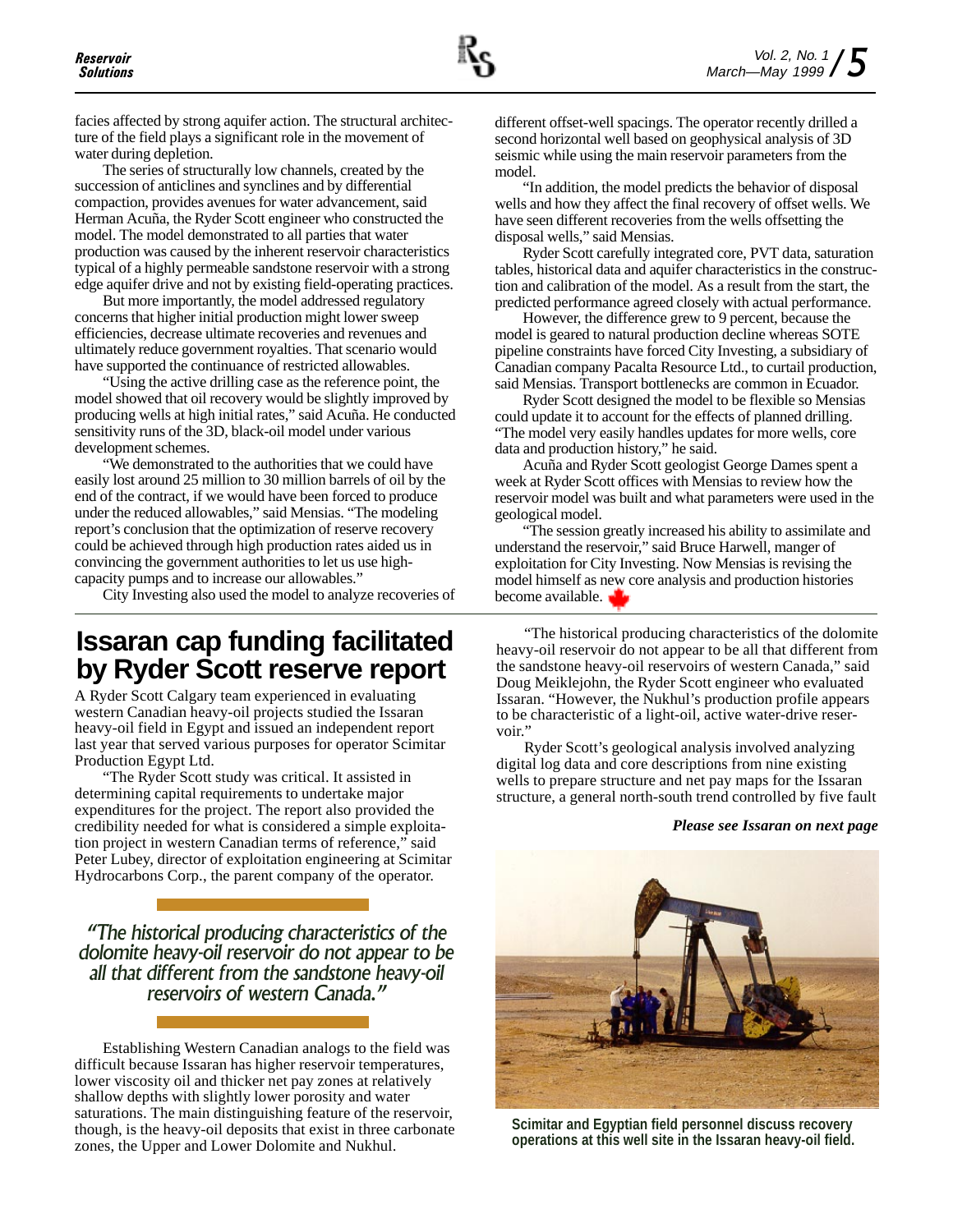# **Outsourcing seen as option during downturn**

As exploration-and-development budgets are slashed, outsourcing advanced geoscience and engineering services may be one avenue to hold the line on costs, E&P companies and service providers alike say. E&P companies still have to compete using high technology, but because of layoffs and capex reductions, some may no longer have the internal resources and budgets to adequately do so.

As company after company announces layoffs, most workforce reductions are coming from the E&P sector. However, the engineering ranks may not be affected as much as other upstream work groups.



Samantha Meador, a Ryder Scott petroleum engineer, has found that a significant portion of the eliminated job positions in E&P are field personnel, including drilling and

**Meador**

production workers and administrative and technical support personnel at the corporate and subsidiary levels. Technical-support personnel from engineering departments have not been spared from the cutbacks.

Meador is serving on a special Society of Petroleum Engineers committee investigating the impact of the recent industry downturn on petroleum engineers. Although the committee's main goal is to encourage student interest in pursuing a petroleum engineering education, in the course of that pursuit, the group has undertaken this latest research.

"Data is scarce and it is too early to see the full extent of local downsizing, but some preliminary

#### *Issaran—Cont. from Page 5*

blocks and downdip by the water/oil contacts.

Derry MacFarlane, a member of the Ryder Scott geological team, said, "There are very few heavy-oil carbonate fields in the Western Canadian sedimentary basin. The Issaran dolomite is unique and the reservoirs are much thicker. The net pay in the upper dolomite is more than 250-ft thick in some areas."

Ryder Scott reinterpreted existing 2D seismic data to provide a structural feedback indicates that petroleum engineers not directly affected by layoffs are feeling the effects in their day-to-day jobs," said Meador. Those remaining engineers are finding that they have less support so consequently they perform more administrative- and technicalsupport tasks like data gathering, input and overall data management.

"As a result, engineers have less time to devote to large projects like the design of waterflood and gas-injection programs that require a considerable time commitment and advanced reservoir, drilling and production engineering expertise," said Meador. She anticipates that E&P companies attempting to meet corporate objectives of maintaining production and reserve growth will look to outside resources for additional engineering.

Besides staffing reductions, the cut in E&P budgets will also affect decisions on outsourcing. Last month, a survey by Reuters news service provided a glimpse of what kind of bare-bones budgets to expect this year. "World oil firms pounded by meager petroleum prices in 1998 and bracing for further weakness in the year ahead have already slashed capital spending by an estimated \$17.4 billion in 1999," the survey showed. "The lion's share of savings have been extracted from E&P budgets…"

The biggest capital expenditure reductions may come from independent companies. "Budget adjustments by a wide range of smaller independents are for the most part more severe, cutting as deep as 64 percent," the survey stated.

Reduced capital spending may be the driver for decisions on whether to outsource engineering or other types of services on an as-needed basis, because what was once steady work will now ebb and flow with project cycles. Doug

interpretation tied to mappable seismic reflectors and then conducted a depthmigration analysis. Based on the volumetric analysis, Ryder Scott estimated the original oil in place.

"The interpretation helped build a clear picture of reservoir parameters, including net pay, water saturation and porosity," said Lubey.

Ryder Scott estimated future production rates from Issaran horizontal wells and laterals by using Canadian sandstone analogies and by reviewing horizontal predictive models. "We

Foshee, chairman and CEO of Nuevo**,** said last January, "We have already taken steps … by restructuring our outsourcing arrangements, including taking some functions in-house, outsourcing others and keeping many with Torch Energy Advisors."

Service providers also see this as a time when their services may be in greater demand. In February, Eldad Weiss, president and CEO of Paradigm Geophysical Ltd., said, "We are committed to a continuation of this expansion strategy for our geophysical data analysis services. We see the market increasingly demanding outsourced, high-value-added, expert services."

Ryder Scott has served as an outsource in good and bad times and in various capacities for a variety of clients. The most obvious example of continuing work is the current arrangement the firm has with a large independent to act as the in-house reservoir evaluation manager. In that case, an onsite Ryder Scott engineer reports daily to offices of the client and actually helps implement the reservoir evaluation work of the independent engineering firm hired to estimate reserves.

Ryder Scott has also provided reservoir-modeling services to engineering staffs without those capabilities. In other cases, Ryder Scott has provided outsourced services on an ad-hoc basis for acquisitions and divestitures, trust liquidations, prospect evaluations and other projects.

Ultimately, the management of each organization must identify which core competencies stay inhouse and which should be delegated to an outside contractor.

know what type of recoveries can be expected from those production mechanisms," said Meiklejohn.

Scimitar plans to acquire 3D seismic data on the field this year. Future analysis of seismic reflections from deeper structures may help delineate the reefal Nukhul reservoir that is not visible on the older 2D data or on a Geoquest seismic model analyzed by Ryder Scott.

Current data are from shallow wells so well control does not assist in defining Nukhul.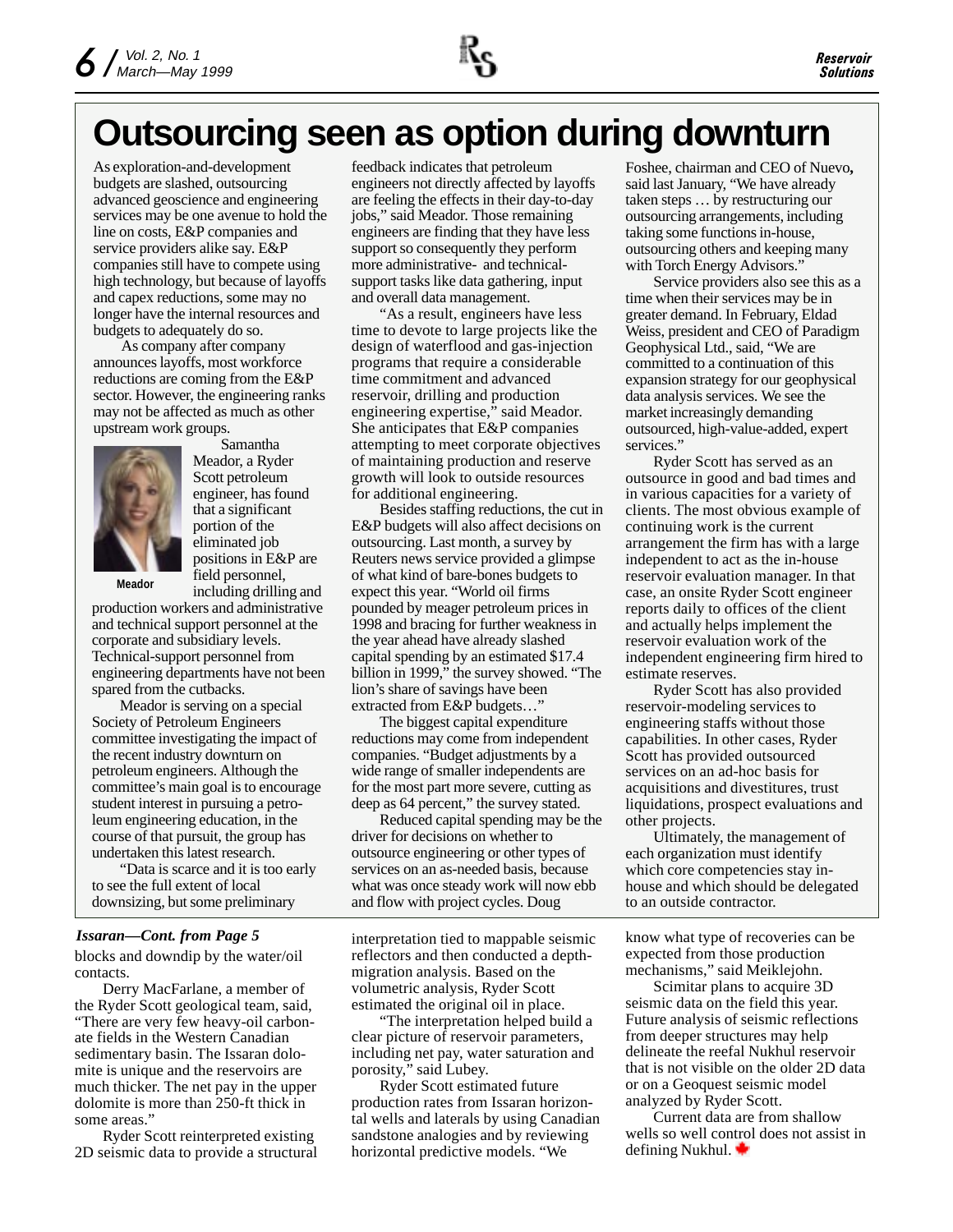# **Digital database transfer from client to consultant seen as latest step to optimize workflow efficiency**

*Use of digital data reduces costs, integrates earth sciences and petroleum engineering through information sharing*

A leaner industry is continuing to look for ways to improve oilfield data management practices. In the last few years, Ryder Scott has increasingly received more digital information and fewer boxes of paper records and maps. Last year, clients began furnishing entire relational databases to Ryder Scott.

Those digital data were transferred as backup tape copies of such databases as OpenWorks, a Landmark Graphics Corp. program, and GeoFrame, a similar software from GeoQuest. In those forms, all types of oilfield data are stored in tables that are readable by the related suite of earth science and engineering applications at Ryder Scott.

Restoring a copy of the client's database on Ryder Scott's system eliminates costly, time-consuming preparation steps and facilitates interpretation work. This backup-tape procedure has somewhat eclipsed the older method of transferring digital data in separate files on diskettes and CD-ROMs. Although Ryder Scott typically receives digital data that way, to ready that information for analysis requires individual processing of well locations, log curves, directional surveys, stratigraphic picks and perforation depths.

Now, the consolidation of that data and other types of information into transferable, relational databases has streamlined the workflow and maximized efficiencies. At the conclusion of a project, the database is securely archived or returned to the client containing any new information or interpretation added by Ryder Scott.

"We foresee potential for considerable mutual benefit from the emerging information technologies in the petroleum industry," said Steve Phillips, a Ryder Scott geologist. "Clients planning to use us for ongoing evaluations are invited to provide copies of their digital databases. Not only would this accelerate the initial evaluation, but could greatly improve the turnaround for revisions due to new wells, recompletions or seismic surveys."

The content, format and media of digital data delivered by clients are highly variable. "Effective coordination of the digital information flow is, therefore, more and more critical to the speed and quality of a field study," said Phillips. "Opportunities for lower costs and more accurate reservoir definition increase when both parties communicate early in a project regarding the availability and structure of computerized information."

### **Saving Time**

During a recent field study, Phillips needed an additional map from a client to adequately define the extent of a reservoir. In the past, this would have required the client to create and ship a paper copy.

This time, during a brief phone discussion, the client logged on to a workstation, produced a graphic-image file of the map and e-mailed the compressed-format image to Ryder Scott. Moments later the map was in the Ryder Scott workstation system, hundreds of miles from the client, and rolling off a 36-in color plotter.

The inevitability of more frequent, larger online data transfers prompted Ryder Scott to establish an FTP (File Transfer Protocol) site to speed up the upload and download of



**Engineer Harris Ghozali (left) and geologist George Vance examine a digitized stratigraphic map. Most projects begin with an emphasis on the geological and geophysical attributes of a field or reservoir. However, from the onset, earth-science work must also incorporate knowledge about wellbore design, completion and production characteristics. Likewise, engineering work depends on the quality subsurface definition of a reservoir.**

reservoir and economic data over the Internet. (See "FTP site facilitates data transmission for clients" in December–February 1999 *Reservoir Solutions*, Page 7.)

Although not an online transfer, digital data on tape recently facilitated an evaluation by Ryder Scott geologist Steve Golas. He recently returned from overseas carrying hundreds of map images on 8-mm tape cassettes, instead of lugging a thick roll of expensive paper. Golas then previewed the maps on a workstation and only plotted them when paper copies were required.

### **Databases Link Geoscience, Engineering**

Virtually every operating company generates and interprets a wide array of digital earth-science and engineering data on PCs, UNIX workstations or both. Most have established, sophisticated databases in which this information is stored, accessed and analyzed. In such a work environment teams can perform such tasks as slicing through a 3D seismic cube, observing complex wellbore paths, correlating wireline log profiles, relating cumulative production to porosity trends or comparing test rates to seismic amplitude.

Most projects begin with an emphasis on the geological and geophysical attributes of a field or reservoir. However, from the onset, earth-science work must also incorporate knowledge about wellbore design, completion and production characteristics. Likewise, engineering work depends on the quality subsurface definition of a reservoir.

"Integration of these processes relies on sharing information effectively," said Phillips. "The widespread use of digital data has accelerated the integration of separate scientific disciplines and created closer working relationships among engineers and geoscientists."